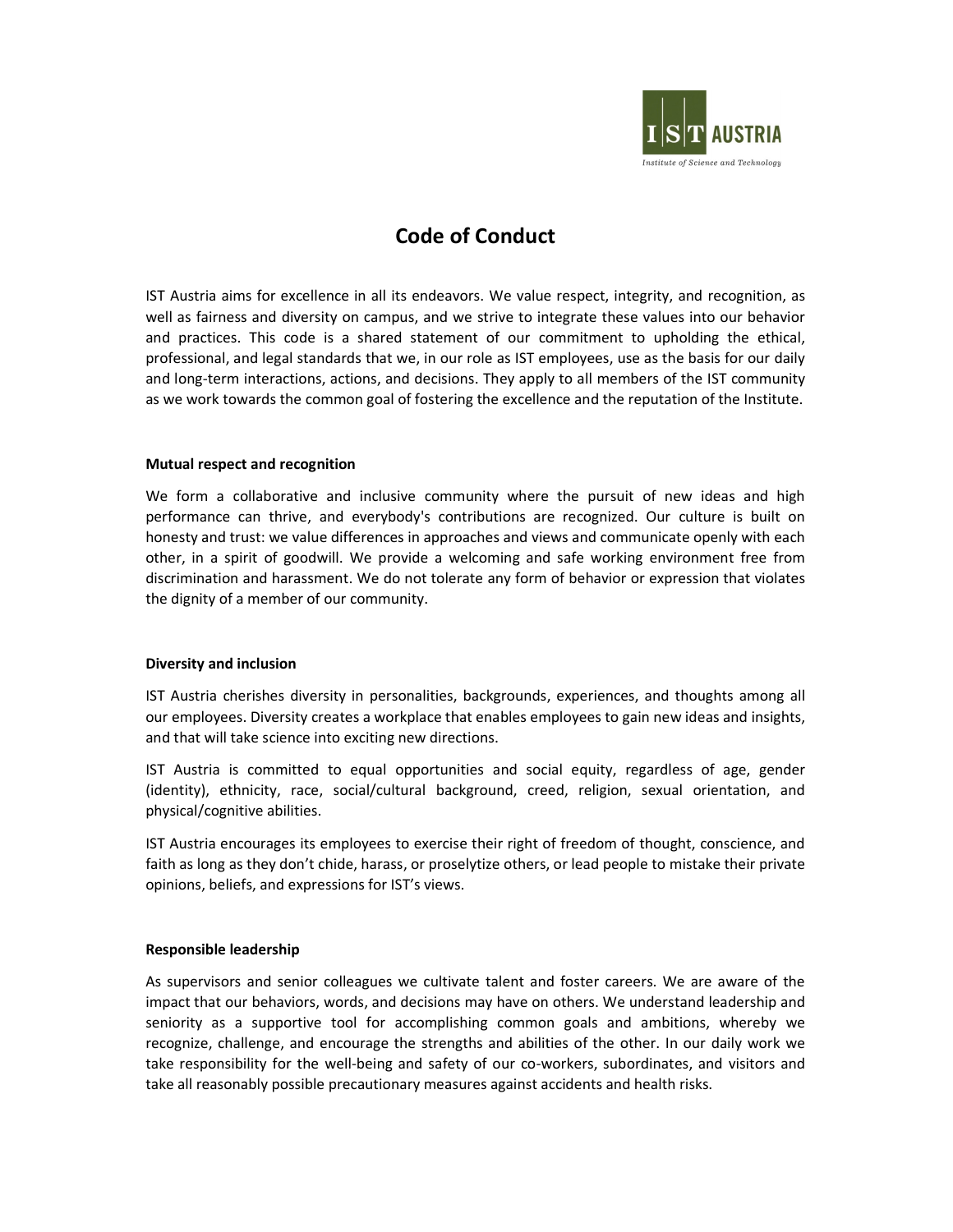#### Ethical and responsible conduct of research

IST Austria is committed to ensure the quality of research according to the highest international academic standards. As scientists and support staff engaged in research, we give appropriate consideration to research ethics and good scientific practice in planning and performing scientific research, we conduct research with integrity and intellectual honesty at all times, and we strive to avoid or minimize potential risks of harm for humans and the environment. As research group leaders we are role models, creating a research environment that teaches junior researchers to adhere to the principles of research integrity. We offer guidance and training to our group members to properly develop and structure their research activities. We do not tolerate any form of scientific misconduct and support the principles of open science and open data.

#### Compliance with Institute policies and law

Our activities are conducted in conformance with all legal requirements. All members of the IST community act in conformance with external as well as internal laws, policies, and guidelines and, accordingly, are obliged to be familiar with all rules and regulations that bear on their areas of responsibility. In case of doubt, we seek clarification on a policy or guideline that seems to be unclear, outdated, or at odds with the Institute's objectives.

#### Disclosure and mitigation of conflicts of interest

We act in the best interest of IST Austria, its reputation, and its missions of research excellence and the training of young scientists in all our interactions with external parties. We strive to avoid any activities that are, in any way, in conflict with or harmful to the interests of the Institute or may pose a risk for its reputation. We do not use our position at IST Austria for personal advantage or gain. Our funds, resources, and the name IST Austria is not used to pursue any private matter or interest. All hiring and promotion decisions and all interactions with research collaborators, suppliers, and other business partners are based on quality criteria. The Institute does not support nepotism nor discriminate against existing relations. The Institute strives to avoid all conflicts of interest; to this end all members of the IST community disclose any potential conflict in an appropriate and timely manner. This disclosure requirement includes romantic relationships between employees and their supervisors.

#### Accountability and appropriate use of resources

To earn public trust and our stakeholders' confidence in the integrity of IST Austria, we hold ourselves accountable through regular external evaluations and reviews, using the standard yardsticks of the international scientific community. We use the public and private funds entrusted to us in an effective manner, adhering to the principles of sound financial management. We provide appropriate structures to enable efficient work processes for all involved. We strive to keep all financial records and other documents, whether for internal or external use, accurate, clear, and complete. We share space, major scientific equipment, and technical services whenever feasible. Any unused capacities or facilities are made available, at cost, to other scientists in Austria and abroad. IST Austria is committed to benefit financially from its intellectual property where possible, also as a means to preserve public funds.